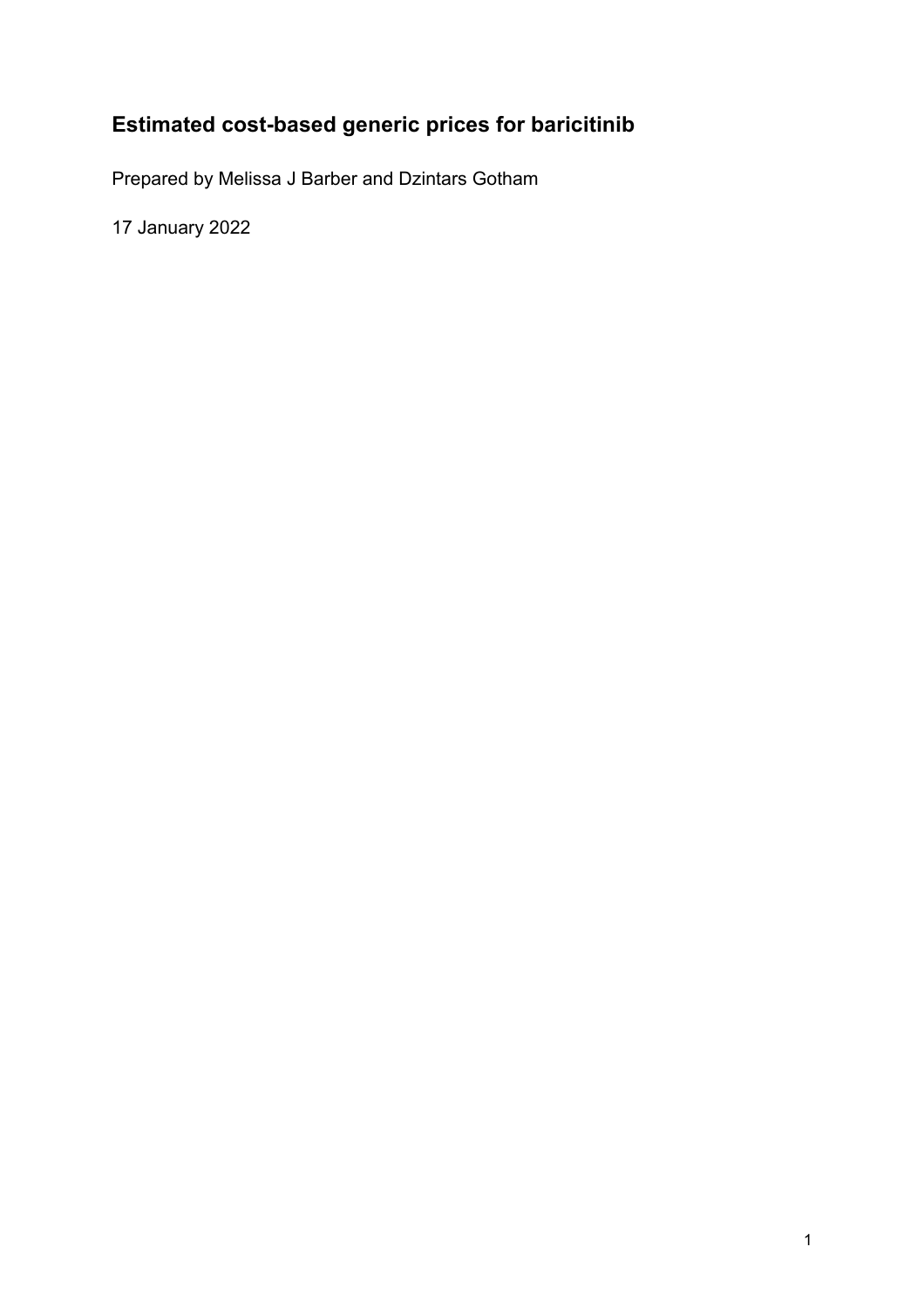#### **Methodology**

Methods followed are those reported in our earlier work.<sup>a</sup>

A figure outlining the estimation formula for a solid oral dosage form medicine is copied below.



In order to identify shipments of API, a proprietary export/import database (Panjiva) was searched for the word 'baricitinib' in the shipment description, for dates between 2016 and Nov 30 2021, shipments 1) exported from India and 2) imported from the United States, Mexico, Costa Rica, Panama, Bolivia, Brazil, Chile, Colombia, Ecuador, India, Paraguay, Peru, Uruguay, Venezuela, China, India, Indonesia, Pakistan, Sri Lanka, and Philippines.<sup>b</sup>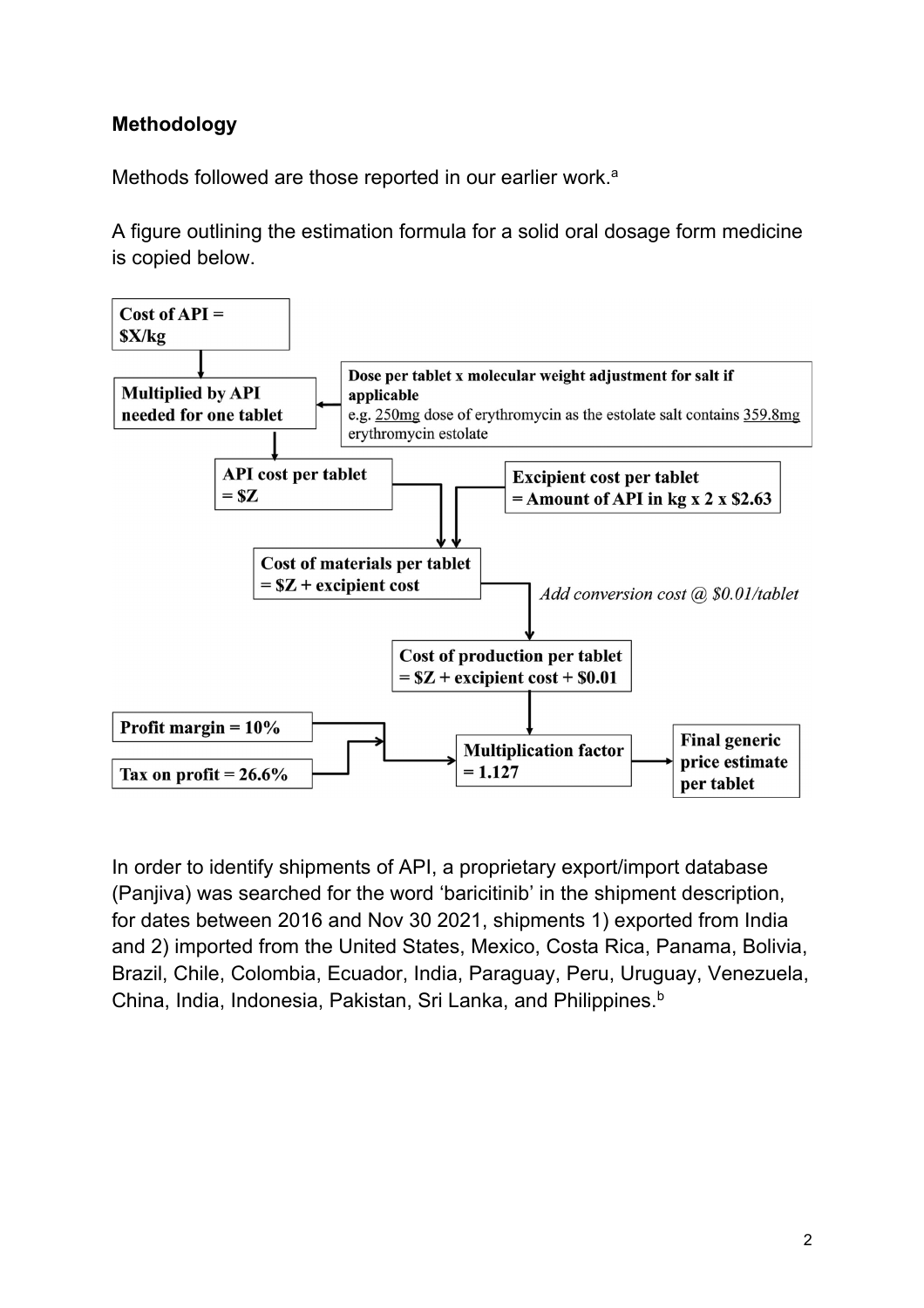### **Results**

After data cleaning, $c$  five shipments of API were identified, amounting to 4.5 kg of API. This data suggests an API market price of US\$29,196/kg.

Assumed treatment regimen is 4mg baricitinib administered orally once daily for 14 days (14 doses total), sourced from WHO Therapeutics and COVID-19 living guidance.<sup>d</sup>



#### **Assuming current API market prices:**

| Cost of production $-$ 4mg baricitinib tablet | \$0.13 |
|-----------------------------------------------|--------|
| Cost of production - 14 day treatment         | \$1.78 |
| course                                        |        |
| Estimated generic price per tablet - (cost of | \$0.14 |
| production + 10% profit margin, and 26.6%     |        |
| tax on profit)                                |        |
| Estimated generic price per 14 day            | \$2.00 |
| treatment course- (cost of production + 10%   |        |
| profit margin, and 26.6% tax on profit)       |        |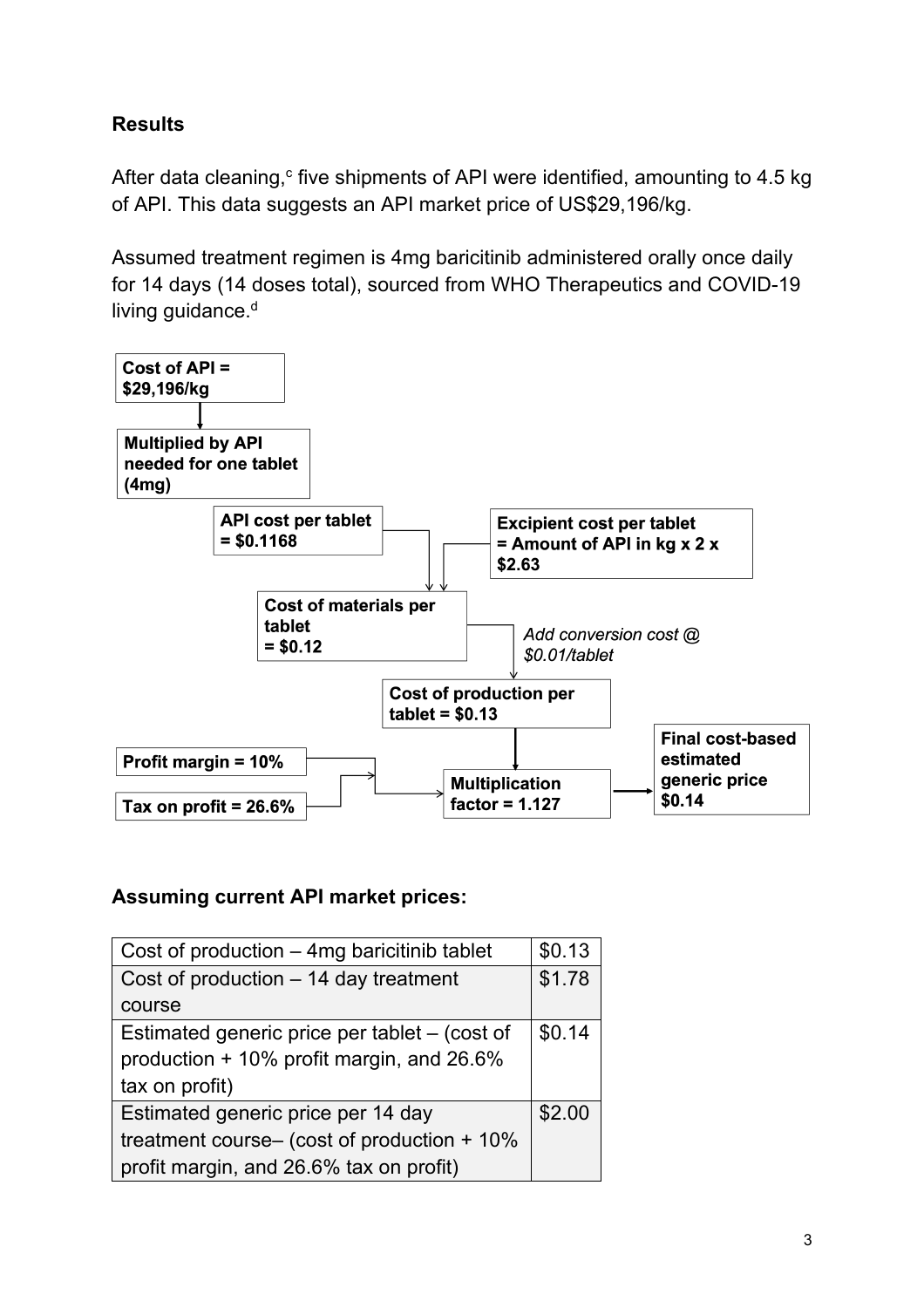## **Analysis**

WHO issued a "strong recommendation" for baricitinib for patients with severe or critical COVID-19 on 14 January 2022. Transparency in the cost of production may be helpful as health systems seek to purchase the medicine.

The amount of API in the shipments captured is relatively small (4.5kg) in absolute terms. However, the dosage of baricitinib is low (4mg), and therefore the total volume of shipments nevertheless represents a significant quantity of API for this drug (enough to manufacture 612,500 4 mg pills or 43,650 treatment courses for COVID-19).

**Eli Lilly's list price of \$1,109.92 per 14 day treatment course of baricitinib 4mg is 555x the cost-based estimated generic price (\$2.00).** (This assumes bottles can be split across patients; Eli Lilly's product usually is packaged in bottles of 30 or 28 tablets.)

Baricitinib is already approved for rheumatoid arthritis. Global prices range widely.

| <b>Country</b>                 | <b>Generic?</b>  | <b>Price - local currency</b>                                          | <b>Price per</b><br>pill (\$US) | Price per 14<br>day treatment<br>course (\$US) |
|--------------------------------|------------------|------------------------------------------------------------------------|---------------------------------|------------------------------------------------|
| India <sup>e</sup>             | Yes - Natco      | INR 30 per tab                                                         | \$0.41                          | \$5.74                                         |
| Bangladesh <sup>t</sup>        | Yes-Beximco      | BDT 40.00 per tab                                                      | \$0.47                          | \$6.58                                         |
| France <sup>9</sup>            | No - Eli Lilly   | EUR 651.15 (28 tabs)                                                   | \$26.57                         | \$371.98                                       |
| United<br>Kingdom <sup>h</sup> | $No$ – Eli Lilly | GBP 805.56 (28 tabs)                                                   | \$39.38                         | \$551.32                                       |
| Denmarki                       | $No$ – Eli Lilly | DKK 8818.35 (28 tabs)                                                  | \$48.36                         | \$677.04                                       |
| United<br>States (VA)          | No - Eli Lilly   | Not available in 4mg.<br>Assuming 2x2mg. USD<br>1,763.04 (30 2mg tabs) | \$58.77                         | \$822.78                                       |
| Argentina <sup>k</sup>         | No - Eli Lilly   | ARS 184, 100.84 (28)<br>tabs)                                          | \$63.32                         | \$886.48                                       |
| List price                     | No - Eli Lilly   | USD 2,378.40 (30<br>tabs)                                              | \$79.28                         | \$1,109.92                                     |

#### **Baricitinib 4mg tablet prices, by country**